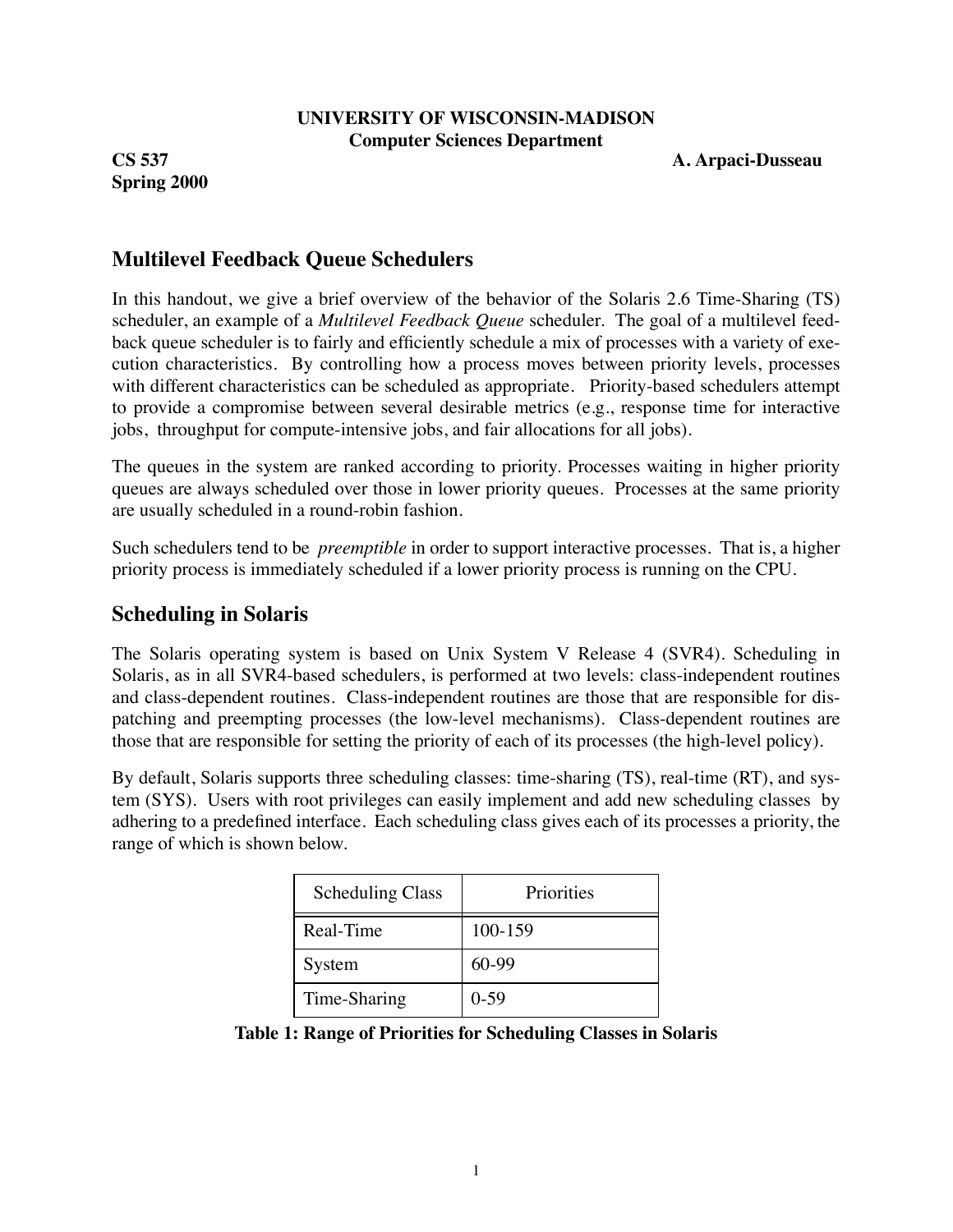As long as a user has the correct privileges, he or she can submit jobs to any scheduling class. (See the man pages for **priocntl** on any machine running Solaris for information on how to submit jobs to different scheduling classes; however, since you probably don't have root privileges on your machine, you won't be able to do much.) By default, jobs are executed in the same scheduling class as the parent process that forked the job. Since your shell is running in the time-sharing class, all of your jobs run by default in the time-sharing class.

To see the scheduling class of each process in the system, run "**ps -edaflc**" (**-c** is the flag that shows the scheduling class). The fourth column shows the scheduling class of the running process. Most jobs will be running in the TS class, with a few (owned by root) running in the SYS class.

| elainel: $\sim$ /usr/bin/ps -edafc |             |          |            |    |           |          |                         |
|------------------------------------|-------------|----------|------------|----|-----------|----------|-------------------------|
| <b>UID</b>                         | PID         | PPID     | CLS PRI    |    | STIME TTY | TIME CMD |                         |
| root                               | $\mathbf 0$ | 0        | SYS        | 96 | Aug 01 ?  |          | $0:00$ sched            |
| root                               |             | 0        | TS         | 58 | Aug 01 ?  |          | $1:06$ /etc/init -      |
| root                               | 2           | 0        | <b>SYS</b> | 98 | Aug 01 ?  |          | $0:02$ pageout          |
| root                               | 3           | $\Omega$ | <b>SYS</b> | 60 | Aug 01 ?  |          | 15:22 fsflush           |
| root                               | 245         | 239      | TS         | 59 | Aug 01 ?  |          | $0:00$ ttymon           |
| root                               | 181         | 1        | TS         | 48 | Aug 01 ?  |          | $0:00$ sendmail $-q15m$ |
| root                               | 239         |          | TS         | 59 | Aug 01 ?  |          | $0:00$ sac $-t$ 300     |
| root                               | 96          |          | TS         | 58 | Aug 01 ?  |          | $0:00$ rpcbind          |
| root                               | 125         |          | ТS         | 59 | Aug 01 ?  |          | $0:32$ syslogd          |
|                                    |             |          |            |    |           |          |                         |

In this document, we only discuss the Solaris time-sharing (TS) class. Note the priorities of each of the processes, as listed in the fifth column.

## **Class Independent Functionality**

The class independent routines arbitrate across the scheduling classes. This involves three basic responsibilities.

- The process with the highest priority must be dispatched, and the state of the preempted process saved.
- The class independent functions must notifying the class-dependent routines when the state of its processes changes (for example, at creation and termination, when a process changes from blocked to runnable, or runnable to blocked, and when a 10ms timer expires).
- Processes must be moved between priority queues in the class independent data structures, as directed by its scheduling class, and must be moved between blocked and ready queues.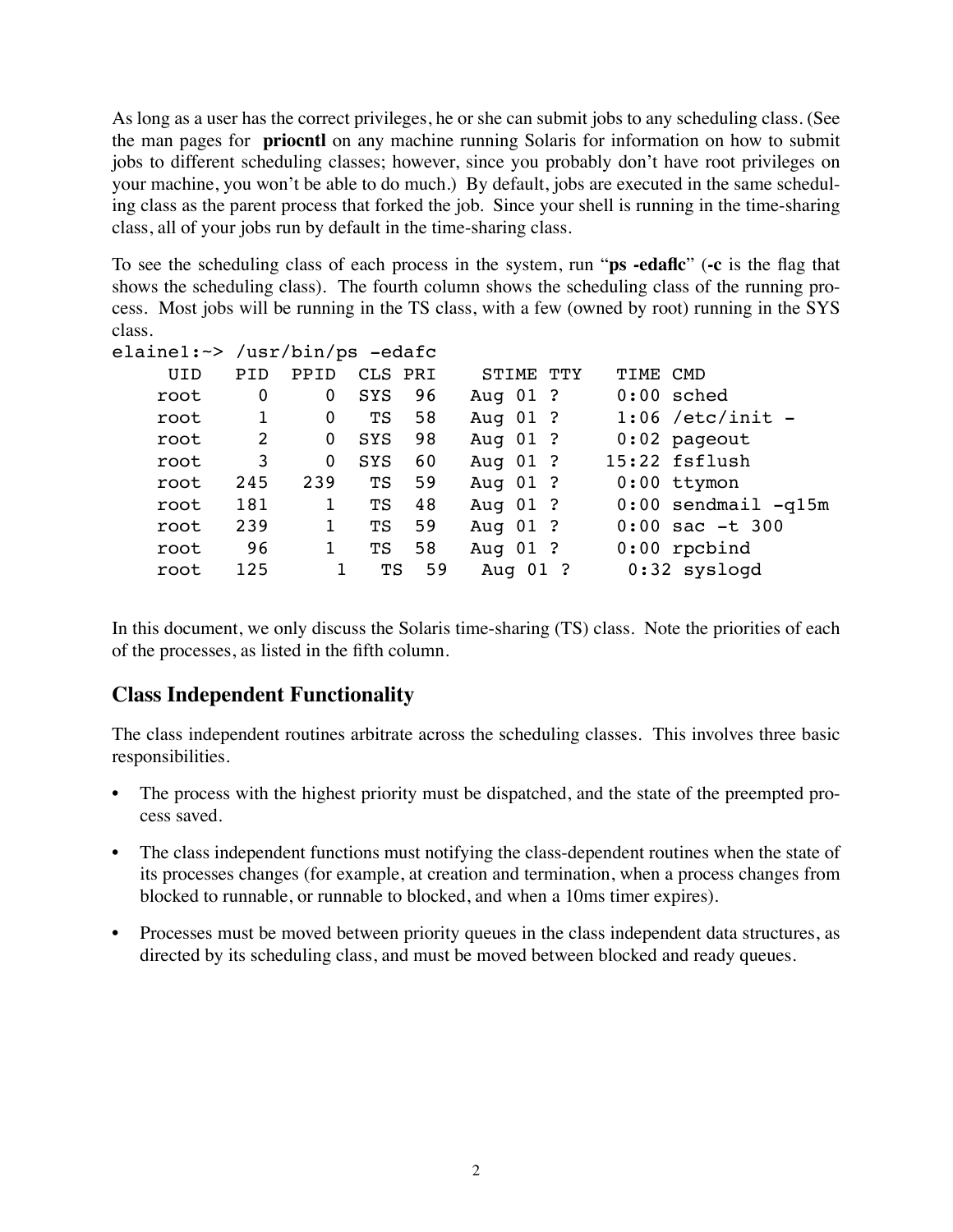# **Time-Sharing Scheduling Class**

The Time-Sharing scheduler in Solaris is an example of a multi-level feedback queue scheduler. A job begins at priority 29. Compute-bound jobs then filter down to the lower priorities, where they are scheduled less frequently (but for longer time-slices) and interactive jobs propagate to the higher priorities (where they are scheduled whenever they have work to perform, on the assumption that they will soon relinquish the processor again). In the TS scheduler, the priority of a process is lowered after it consumes its allocated time-slice. Its priority is raised if it has not consumed its time-slice before a *starvation interval* expires.

### **Dispatch Table**

The durations of the time-slices, the changes in priorities, and the starvation interval are specified in a user-tunable dispatch table. The system administrator (or anyone with root privileges again) can change the values in this table, thus configuring how the time-sharing scheduler manages its jobs. While this has the noble intention of allowing different systems to tune the scheduler to better handle their workloads, in reality no one really knows how to configure these tables well. Therefore, we will focus on the default dispatch table.

To see how this table is configured in your system, run

### **dispadmin -c TS -g**

You should see something like that in Table 2. (Looking at the man pages on dispadmin and ts dptbl may also be helpful). You will see one row for every priority in the scheduling class: from 0 to 59. For each priority, there are five columns:

- **ts\_quantum:** Length of the time-slice (in the actual table, this value is specified in 10ms clock ticks; in the output from running dispadmin, the value is specified in units of 1ms).
- **ts tgexp:** Priority level of the new queue on which to place a process if it exceeds its time quantum. Normally this field links to a lower priority time-sharing level.
- **ts\_slpret:** the priority to change to (generally a higher priority) when the job returns from sleeping (i.e., from the blocked queue) if ts\_dispwait exceeds ts\_maxwait (see next entry).
- **ts\_maxwait**: A per process counter, **ts\_dispwait,** is initialized to zero each time a process is placed back on the dispatcher queue after its time quantum has expired or when it is awakened (ts\_dispwait is not reset to zero when a process is preempted by a higher priority process). This counter is incremented once per second. If a process's ts\_dispwait value exceeds the ts\_maxwait value for its level, the process's priority is changed to that indicated by ts lwait. The purpose of this field is to prevent starvation.
- **ts\_lwait:** the priority to change to (generally a higher priority) if the starvation timer expires before the job consumes its time-slice (i.e., if ts\_dispwait exceeds ts\_maxwait).

In this table, the priority of jobs ranges from a high of 59 down to 0. Time-slices begin at 20ms at the highest priority and gradually increase in duration up to 200ms at the lowest priorities. Generally, the priority of a process decreases by 10 levels after it consumes its time-slice; the priority of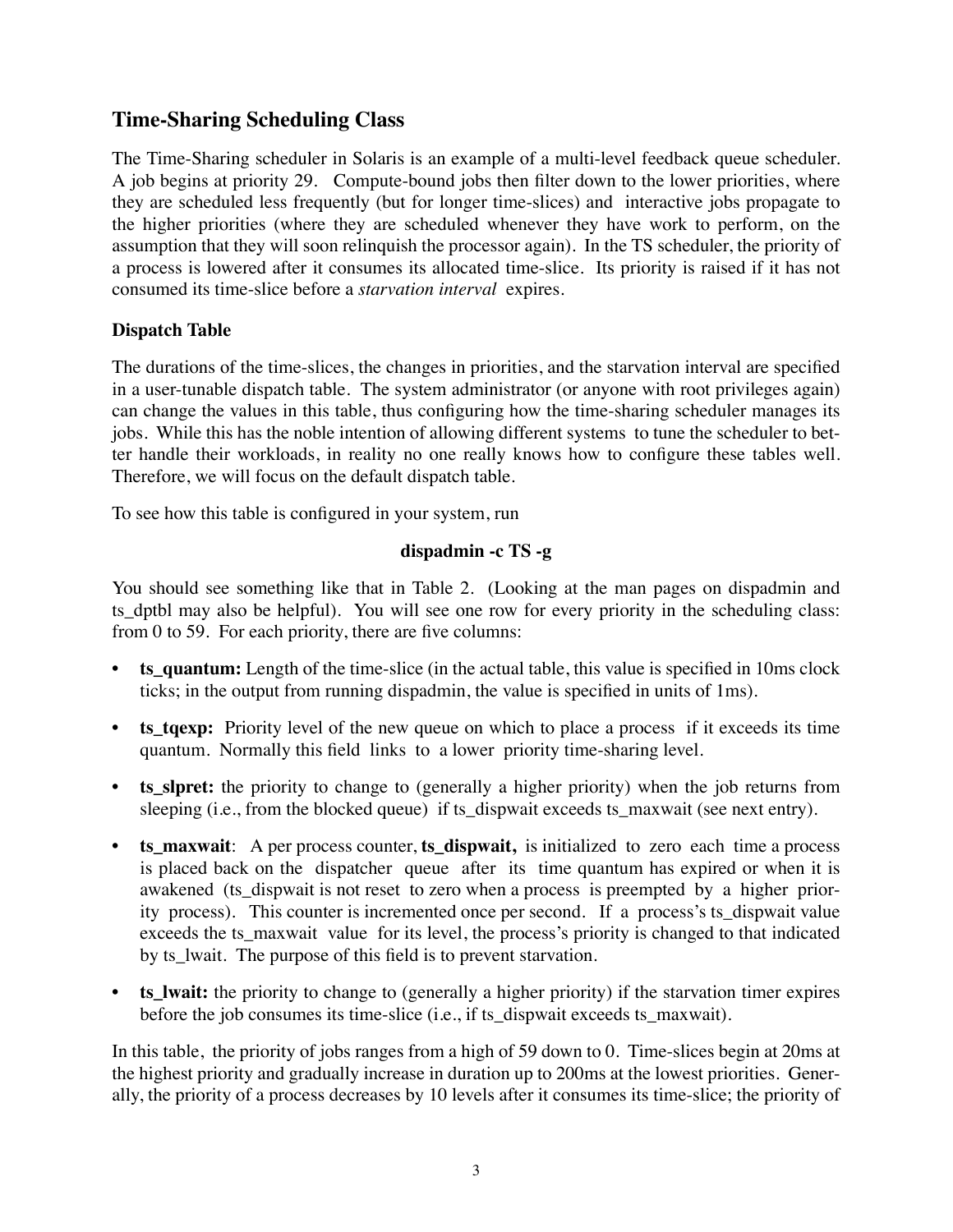|            |                  |          |                                      |          |        |                          | # ts_quantum ts_tqexp ts_slpret ts_maxwait ts_lwait #PRIORITY LEVEL |  |
|------------|------------------|----------|--------------------------------------|----------|--------|--------------------------|---------------------------------------------------------------------|--|
| 200        | 0                | 50       | 0                                    | 50       | #      | 0                        |                                                                     |  |
| 200        | $\boldsymbol{0}$ | 50       | $\boldsymbol{0}$                     | 50       | #      | $\,1$                    |                                                                     |  |
| 200        | $\boldsymbol{0}$ | 50       | $\boldsymbol{0}$                     | 50       | #      | $\overline{\mathbf{c}}$  |                                                                     |  |
| 200        | $\boldsymbol{0}$ | 50       | $\boldsymbol{0}$                     | 50       | #      | 3                        |                                                                     |  |
| 200        | $\boldsymbol{0}$ | 50       | $\boldsymbol{0}$                     | 50       | #      | $\overline{\mathcal{L}}$ |                                                                     |  |
| 200        | $\boldsymbol{0}$ | 50       | $\boldsymbol{0}$                     | 50       | #      | 5                        |                                                                     |  |
| 200        | $\boldsymbol{0}$ | 50       | $\boldsymbol{0}$                     | 50       | #      | 6                        |                                                                     |  |
| 200        | $\boldsymbol{0}$ | 50       | $\boldsymbol{0}$                     | 50       | #      | 7                        |                                                                     |  |
| 200        | $\boldsymbol{0}$ | 50       | $\boldsymbol{0}$                     | 50       | #      | 8                        |                                                                     |  |
| 200        | $\boldsymbol{0}$ | 50       | $\boldsymbol{0}$                     | 50       | #      | 9                        |                                                                     |  |
| 160        | $\boldsymbol{0}$ | 51       | $\boldsymbol{0}$                     | 51       | #      | 10                       |                                                                     |  |
| 160        | $\mathbf 1$      | 51       | $\boldsymbol{0}$                     | 51       | #      | 11                       |                                                                     |  |
| 160        | $\frac{2}{3}$    | 51       | $\boldsymbol{0}$                     | 51       | #      | 12                       |                                                                     |  |
| 160        |                  | 51       | $\boldsymbol{0}$                     | 51       | #      | 13                       |                                                                     |  |
| 160        | $\overline{4}$   | 51       | $\boldsymbol{0}$                     | 51       | #      | 14                       |                                                                     |  |
| 160        | 5                | 51       | $\boldsymbol{0}$                     | 51       | #      | 15                       |                                                                     |  |
| 160        | 6                | 51       | $\boldsymbol{0}$                     | 51       | #      | 16                       |                                                                     |  |
| 160        | 7                | 51       | $\boldsymbol{0}$                     | 51       | #      | 17                       |                                                                     |  |
| 160        | 8                | 51       | $\boldsymbol{0}$                     | 51       | #      | 18                       |                                                                     |  |
| 160        | 9                | 51       | $\boldsymbol{0}$                     | 51       | #      | 19                       |                                                                     |  |
| 120<br>120 | 10<br>11         | 52<br>52 | $\boldsymbol{0}$<br>$\boldsymbol{0}$ | 52<br>52 | #<br># | 20<br>21                 |                                                                     |  |
| 120        | 12               | 52       | $\boldsymbol{0}$                     | 52       | #      | 22                       |                                                                     |  |
| 120        | 13               | 52       | $\boldsymbol{0}$                     | 52       | #      | 23                       |                                                                     |  |
| 120        | 14               | 52       | $\boldsymbol{0}$                     | 52       | #      | 24                       |                                                                     |  |
| 120        | 15               | 52       | $\boldsymbol{0}$                     | 52       | #      | 25                       |                                                                     |  |
| 120        | 16               | 52       | $\boldsymbol{0}$                     | 52       | #      | 26                       |                                                                     |  |
| 120        | 17               | 52       | $\boldsymbol{0}$                     | 52       | #      | 27                       |                                                                     |  |
| 120        | 18               | 52       | $\boldsymbol{0}$                     | 52       | #      | 28                       |                                                                     |  |
| 120        | 19               | 52       | $\boldsymbol{0}$                     | 52       | #      | 29                       |                                                                     |  |
| 80         | 20               | 53       | 0                                    | 53       | #      | 30                       |                                                                     |  |
| 80         | 21               | 53       | $\boldsymbol{0}$                     | 53       | #      | 31                       |                                                                     |  |
| 80         | 22               | 53       | 0                                    | 53       | #      | 32                       |                                                                     |  |
| 80         | 23               | 53       | 0                                    | 53       | #      | 33                       |                                                                     |  |
| 80         | 24               | 53       | $\boldsymbol{0}$                     | 53       | #      | 34                       |                                                                     |  |
| 80         | 25               | 54       | 0                                    | 54       | #      | 35                       |                                                                     |  |
| 80         | 26               | 54       | 0                                    | 54       | #      | 36                       |                                                                     |  |
| 80         | 27               | 54       | $\boldsymbol{0}$                     | 54       | #      | 37                       |                                                                     |  |
| 80         | 28               | 54       | 0                                    | 54       | #      | 38                       |                                                                     |  |
| 80         | 29               | 54       | 0                                    | 54       | #      | 39                       |                                                                     |  |
| 40         | 30               | 55       | $\boldsymbol{0}$                     | 55       | #      | 40                       |                                                                     |  |
| 40         | 31               | 55       | 0                                    | 55       | #      | 41                       |                                                                     |  |
| 40         | 32               | 55       | 0                                    | 55       | #      | 42                       |                                                                     |  |
| 40         | 33               | 55       | $\boldsymbol{0}$                     | 55       | #      | 43                       |                                                                     |  |
| 40<br>40   | 34<br>35         | 55<br>56 | $\boldsymbol{0}$<br>$\boldsymbol{0}$ | 55<br>56 | #<br># | 44<br>45                 |                                                                     |  |
| 40         | 36               | 57       | $\mathbf{0}$                         | 57       | #      | 46                       |                                                                     |  |
| 40         | 37               | 58       | $\mathbf{0}$                         | 58       | $\#$   | 47                       |                                                                     |  |
| 40         | 38               | 58       | $\boldsymbol{0}$                     | 58       | $\#$   | 48                       |                                                                     |  |
| 40         | 39               | 58       | $\boldsymbol{0}$                     | 59       | $\#$   | 49                       |                                                                     |  |
| 40         | 40               | 58       | $\mathbf{0}$                         | 59       | $\#$   | 50                       |                                                                     |  |
| 40         | 41               | 58       | $\boldsymbol{0}$                     | 59       | #      | 51                       |                                                                     |  |
| 40         | 42               | 58       | $\boldsymbol{0}$                     | 59       | $\#$   | 52                       |                                                                     |  |
| 40         | 43               | 58       | $\mathbf{0}$                         | 59       | $\#$   | 53                       |                                                                     |  |
| 40         | 44               | 58       | $\mathbf{0}$                         | 59       | $\#$   | 54                       |                                                                     |  |
| 40         | 45               | 58       | $\mathbf{0}$                         | 59       | #      | 55                       |                                                                     |  |
| 40         | 46               | 58       | $\mathbf{0}$                         | 59       | #      | 56                       |                                                                     |  |
| 40         | 47               | 58       | $\mathbf{0}$                         | 59       | #      | 57                       |                                                                     |  |
| 40         | 48               | 58       | $\boldsymbol{0}$                     | 59       | #      | 58                       |                                                                     |  |
| 20         | 49               | 59       | 32000                                | 59       | #      | 59                       |                                                                     |  |

Table 2: Default Solaris Time-Sharing Dispatch Table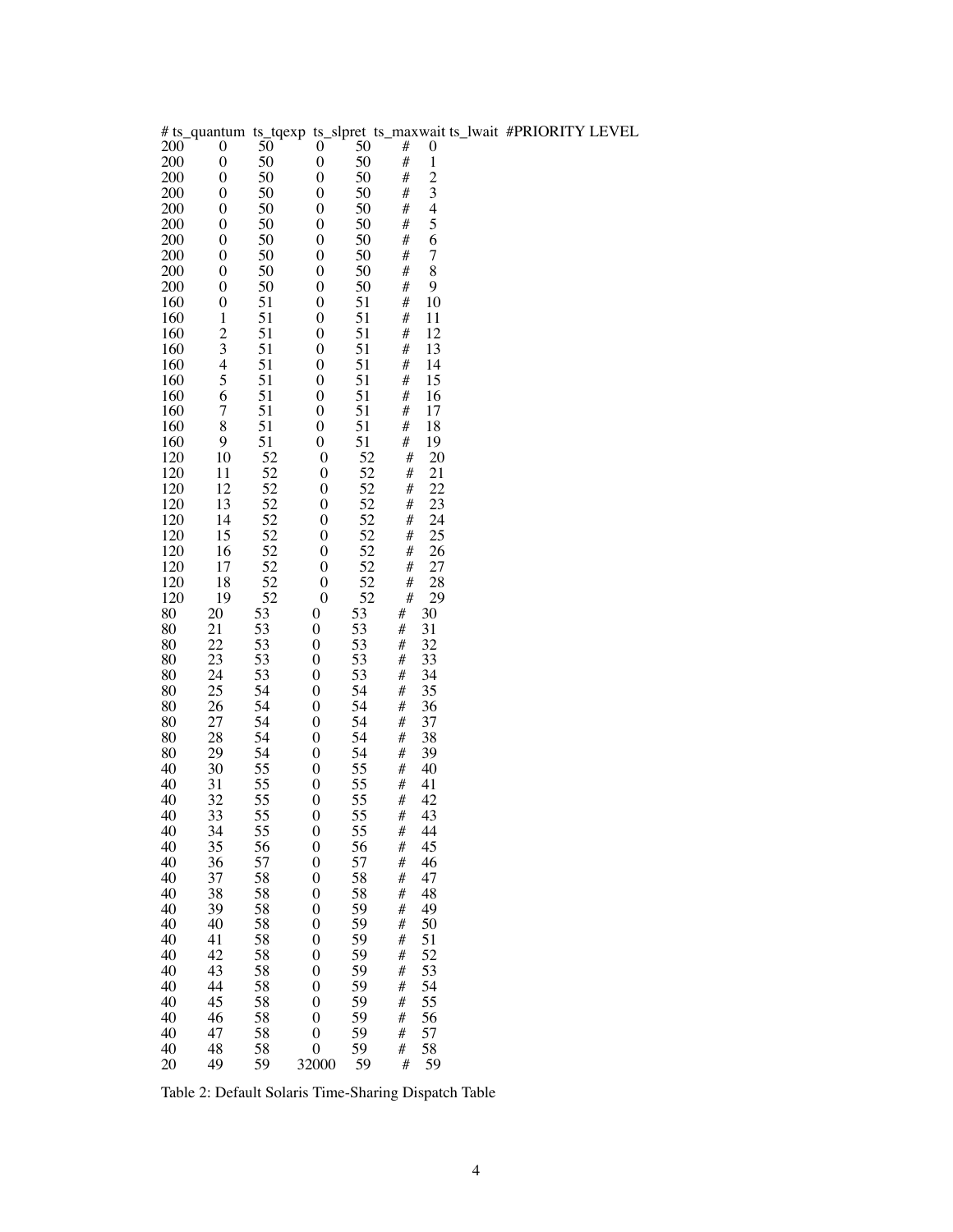a process is increased to 50 or above when the starvation timer expires.

### **Implementation**

For each job in the TS class, the following data structure is maintained (we've removed a few of the fields for simplicity):

```
/*
  * time-sharing class specific thread structure
 */
typedef struct tsproc {
    long ts_timeleft; /* time remaining in quantum */
    long ts dispwait; /* number of seconds since */
                              /* start of quantum (not reset */
                              /* upon preemption) */
    pri t ts pri; /* priority (0-59) */kthread t *ts tp; /* pointer to thread */ struct tsproc *ts_next; /* link to next tsproc on list */
 struct tsproc *ts_prev; /* link to previous tsproc */
} tsproc_t;
```
The kthread t structure tracks the necessary information to context-switch to and from this process. This structure is kept separate from the time-sharing class in order to separate the mechanisms of the dispatcher from the policies of the scheduler.

There are seven interesting routines in the TS class:

- **ts\_enterclass(thread \*T):** called when a new thread is added to the TS class. It initializes a tsproc structure for this process and adds it to the list of processes
- **ts\_exitclass(thread \*T):** called when the thread terminates or exits the class. The tsproc structure is removed from the list of processes.
- **ts\_tick(thread \*T):** called once every 10ms with a pointer to the currently running thread. The ts\_timeleft variable of the running thread is decremented by one. If ts\_timeleft goes to zero, then its new priority is calculated according to the value of ts\_tqexp in the table, its timeslice is reset, and ts\_dispwait is cleared; the thread is then added to the back of the appropriate priority queue and a new job is scheduled.
- **ts** update(): called once a second to check the starvation qualities of each job. The routine increments the ts\_dispwait counter of every process in the class (even those that are blocked) by one. If the job is on the ready queue (i.e., the job is neither running nor blocked), then if its ts\_dispwait exceeds ts\_maxwait, the priority and the ts\_dispwait value of this process are reset (but not ts\_timeleft). Note that this may involve rearranging the priority queues.
- **ts\_sleep(thread \*T):** called when the thread blocks (e.g., due to I/O or synchronization). The TS routine does not need to do anything in these circumstance. However, the dispatcher, or class-independent routines, must add the thread to the blocked queue and schedule a new thread.
- **ts\_wakeup(thread \*T):** called when the blocked thread becomes ready.